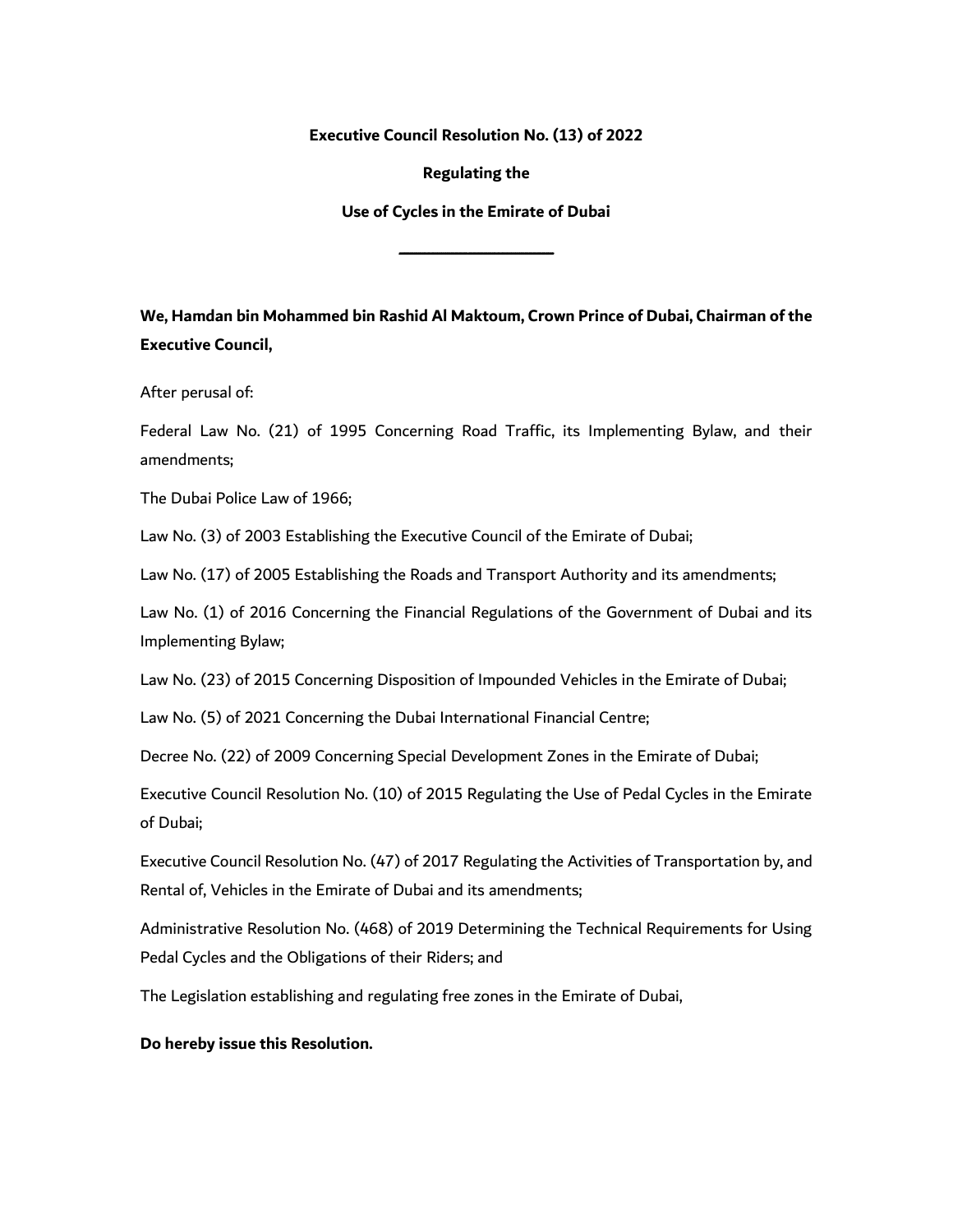## **Definitions**

# **Article (1)**

The following words and expressions, wherever mentioned in this Resolution, will have the meaning indicated opposite each of them unless the context implies otherwise:

| Emirate:          | The Emirate of Dubai.                                                                                                                                                                                    |
|-------------------|----------------------------------------------------------------------------------------------------------------------------------------------------------------------------------------------------------|
| RTA:              | The Roads and Transport Authority.                                                                                                                                                                       |
| DP:               | The Dubai Police.                                                                                                                                                                                        |
| Director General: | The director general and chairman of the Board of Executive Directors<br>of the RTA.                                                                                                                     |
| Road:             | Any public way in the Emirate on which traffic movement is allowed,<br>including all types of roads, public squares, bridges, public car parks,<br>pavements, and pedestrian crossings.                  |
| Vehicle:          | A machine or mechanical device that runs on Roads and is propelled by<br>a mechanical or electric engine, or by the physical power of its driver.                                                        |
| Cycle:            | This includes Pedal Cycles, Electric Bikes, Electric Scooters, and any<br>other type of cycles determined by the RTA.                                                                                    |
| Pedal Cycle:      | A two- or more-wheeled Vehicle which is not equipped with an engine<br>and is propelled by physical power of the Cyclist.                                                                                |
| Electric Bike:    | A two- or more-wheeled Vehicle which is equipped with an electric<br>engine and propelled by that engine or by the physical power of<br>the Cyclist.                                                     |
| Electric Scooter: | A two- or more-wheeled Vehicle which is equipped with an electric<br>engine and propelled by that engine or by the physical power of<br>the Cyclist; which is ridden standing up; and which has no seat. |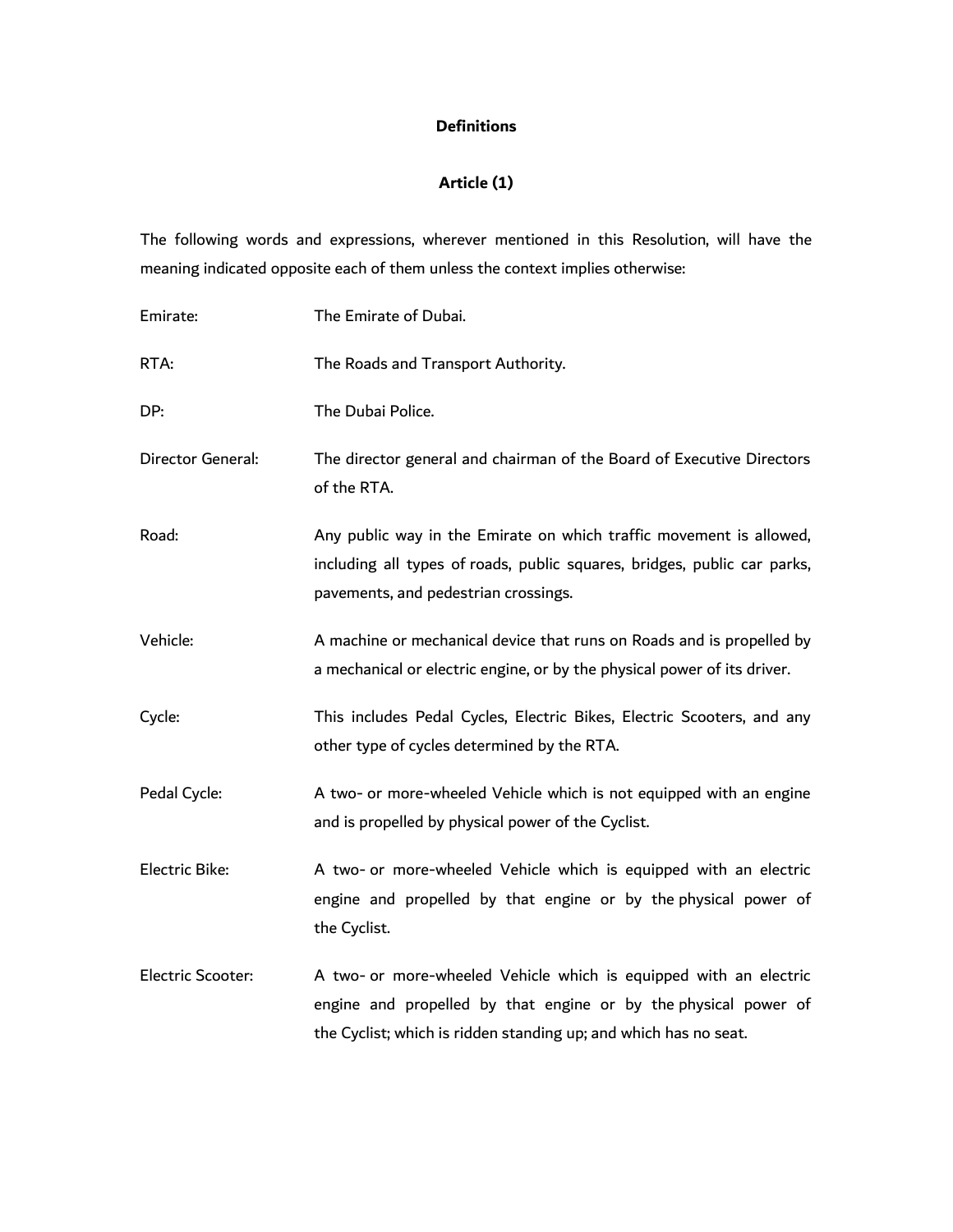Cycle Lane: A Road lane designated by the RTA for Cycles, depending on the nature and uses of the Road and the type of Cycle.

Cyclist: The rider of a Cycle, including a trainee Cyclist.

- Rider's Permit: A document issued by the RTA authorising a person to ride an Electric Scooter, or any other type of Cycles determined by the RTA, on the Cycle Lanes it designates.
- Escort Vehicle: A Vehicle designated for escorting Cyclists on Roads.
- Group Training: Training to ride Pedal Cycles or Electric Bikes on Roads which is undertaken by four (4) or more Cyclists under the supervision of a Trainer.
- Independent Training: Training to ride Pedal Cycles or Electric Bikes on Roads which is undertaken by less than four (4) Cyclists without the need for the supervision of a Trainer.
- Variable Message Sign: An electronic sign affixed to an Escort Vehicle on which warning messages to Cyclists can be displayed.

## **Scope of Application**

#### **Article (2)**

The provisions of this Resolution apply in all zones across the Emirate, including in Special Development Zones and free zones, such as the Dubai International Financial Centre.

#### **Objectives of the Resolution**

## **Article (3)**

This Resolution aims to:

1. contribute to transforming the Emirate into a Cycle-friendly city;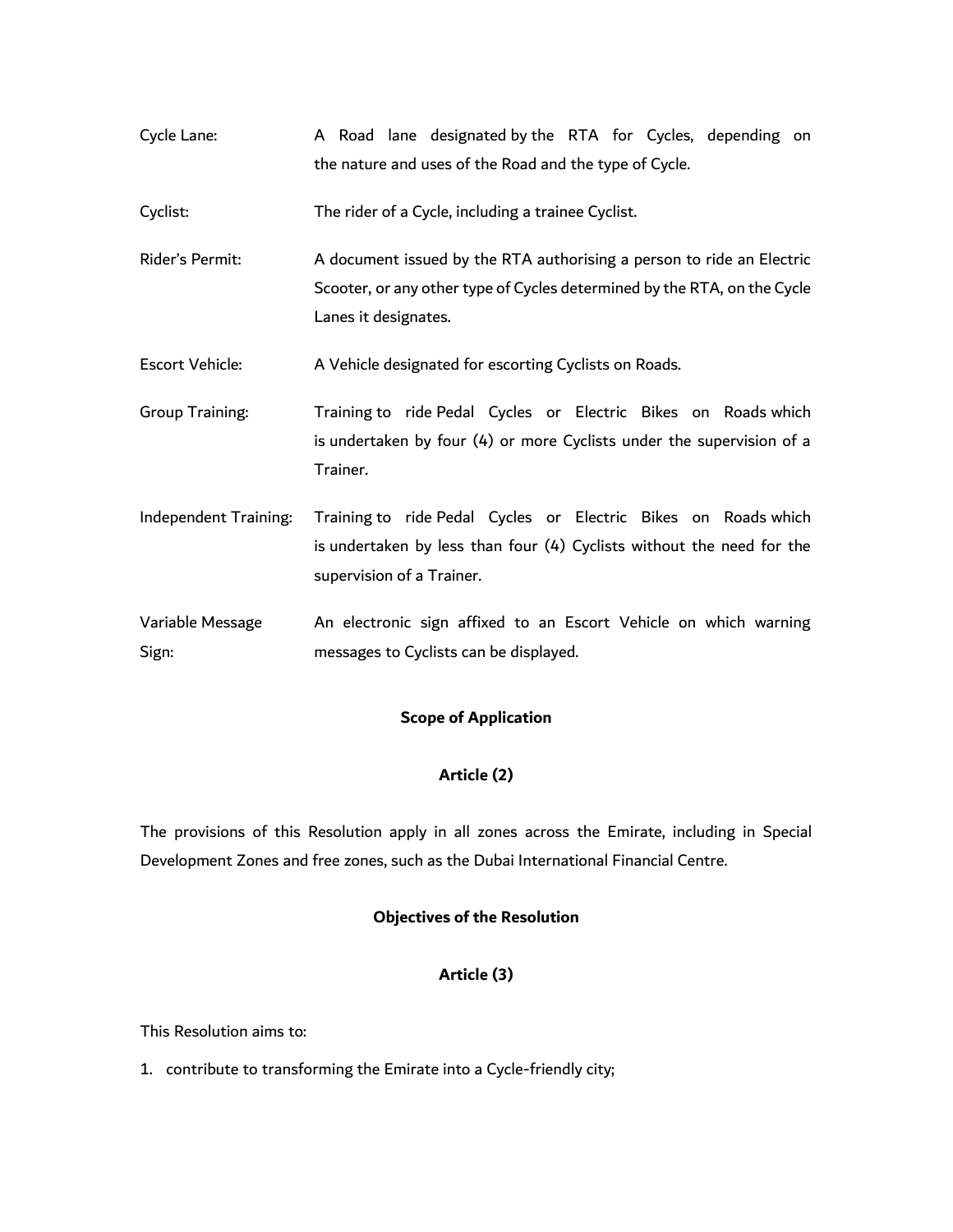- 2. encourage the use of Cycles as a means of transport of passengers and goods;
- 3. regulate the use of Cycles in the Emirate;
- 4. preserve the environment;
- 5. reduce traffic congestion on Roads by encouraging the use of alternative means of transport for short distances instead of public transport and Vehicles; and
- 6. promote the physical and psychological health of individuals.

## **Functions of the RTA**

#### **Article (4)**

For the purposes of achieving the objectives of this Resolution, the RTA will have the duties and powers to:

- 1. approve the requirements, standards, and manuals for the establishment and maintenance of Cycle Lanes;
- 2. designate and establish Cycle Lanes in the Emirate, install the information signs indicating these lanes, and display the instructions that must be followed by Cyclists when riding their Cycles on them;
- 3. prescribe the maximum speed limits on Cycle Lanes based on the type of lane;
- 4. approve the requirements that must be met by Cycles to ensure the security and safety of their users;
- 5. issue Rider's Permits in accordance with the conditions and procedures determined pursuant to the relevant resolution of the Director General;
- 6. establish the requirements, conditions, and rules regulating the use of Cycles in the Emirate, including the technical requirements that must be met by Cyclists;
- 7. establish the requirements and rules for training on riding Cycles;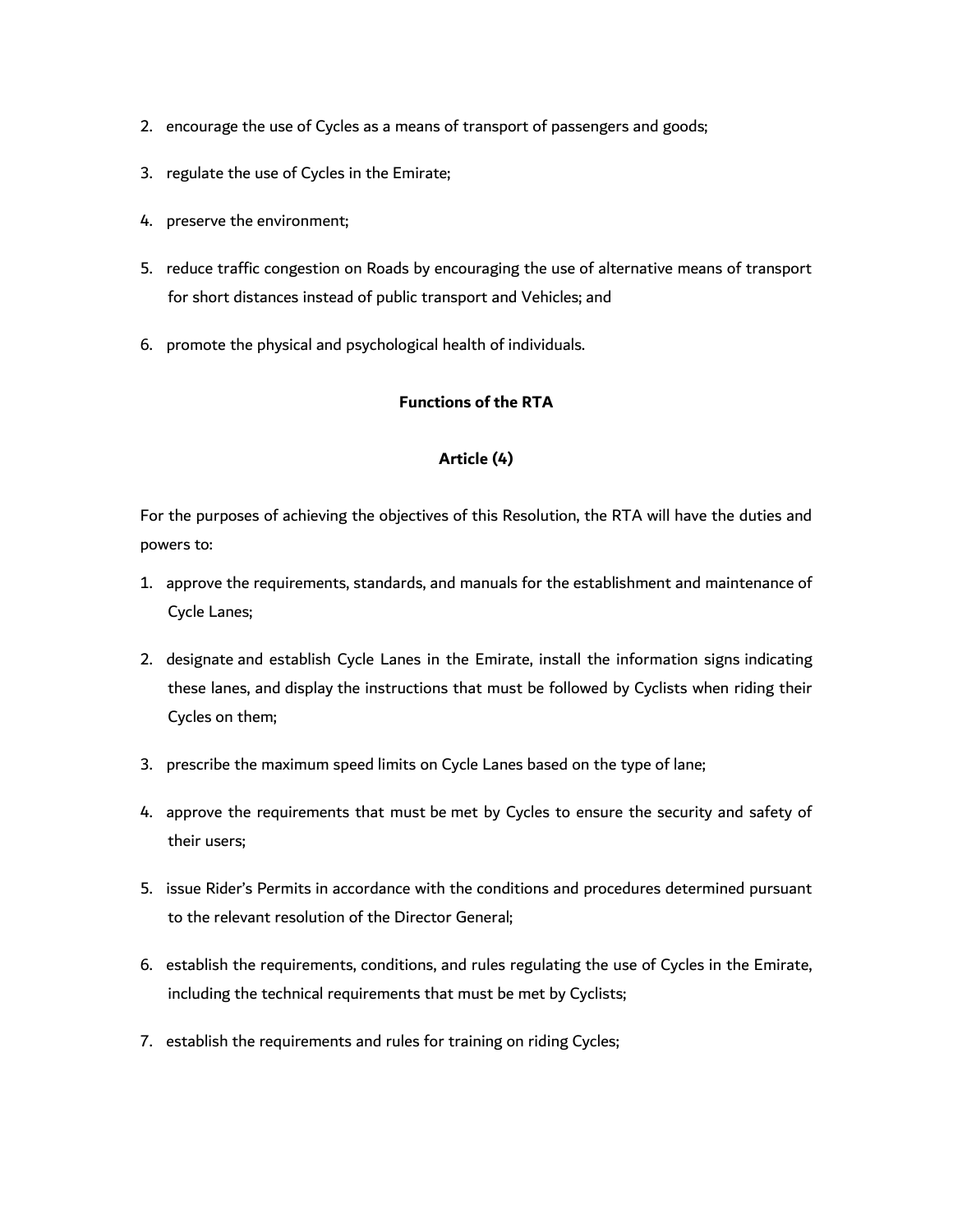- 8. coordinate with the DP and the concerned Government Entities, including the authorities supervising Special Development Zones and free zones, such as the Dubai International Financial Centre, on all matters related to regulating the use of Cycles, including designating Cycle Lanes within the areas falling within their jurisdiction; and
- 9. exercise any other duties or powers required for the achievement of the objectives of this Resolution.

### **Technical Requirements for Cycles**

### **Article (5)**

In addition to the technical standards adopted by the competent federal entities, the following technical requirements must be met by any Cycle ridden on the Cycle Lanes or in the areas determined by the RTA in the Emirate:

- 1. It must be fitted with a white headlight, a red tail light, and a red rear reflector.
- 2. It must be fitted with a bell mounted on the handlebar.
- 3. It must be fitted with front-wheel and rear-wheel brakes.
- 4. The size of the wheels must be proportionate to the overall size of the Cycle.
- 5. Tyres must be suitable for use on the relevant Road or Cycle Lane.
- 6. The size of the Cycle must be proportionate to the size of the Cyclist.
- 7. Any other technical requirements determined pursuant to the relevant resolutions of the Director General must be met.

#### **Obligations of Cyclists**

## **Article (6)**

#### A Cyclist must:

1. comply with the legislation regulating Road traffic;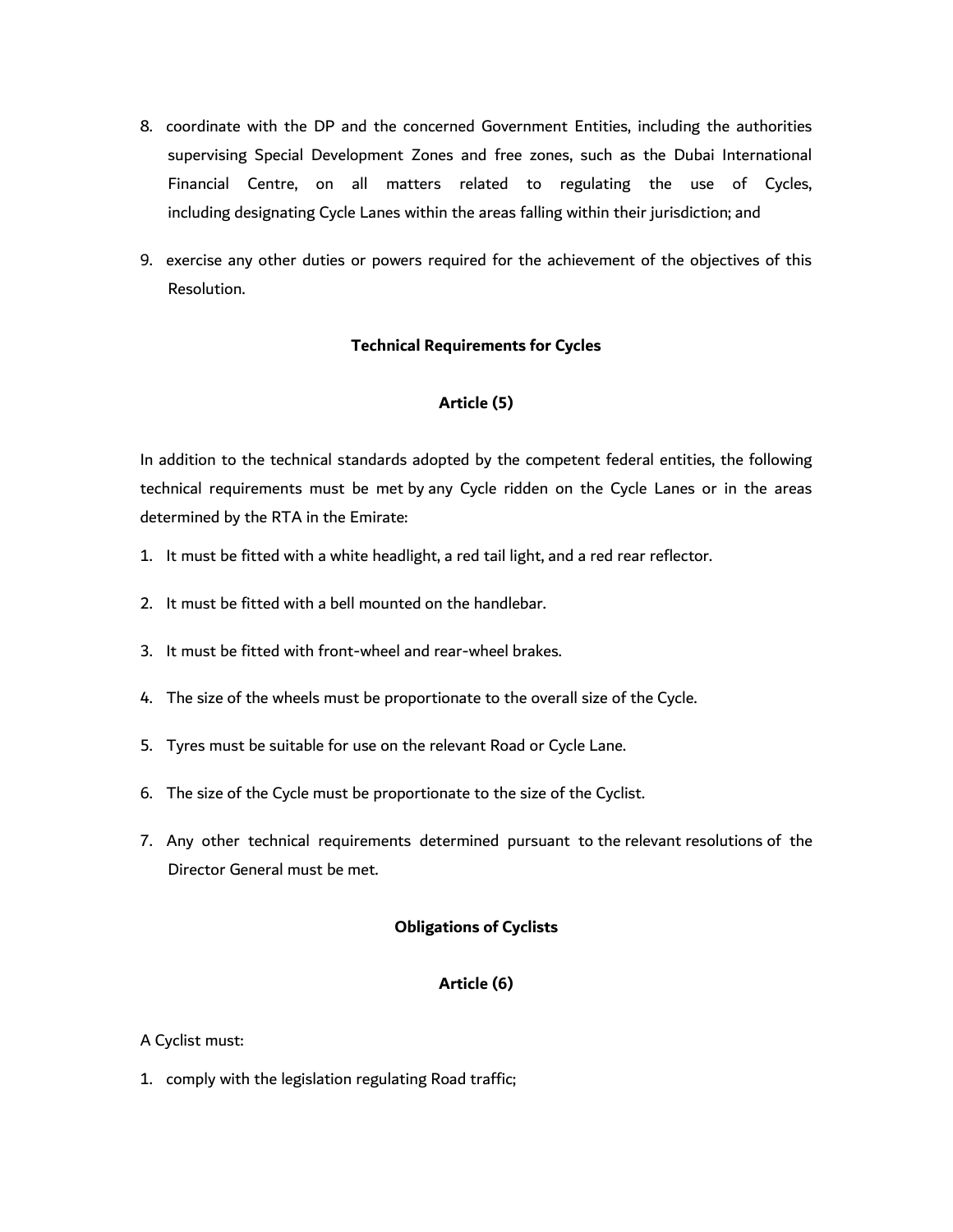- 2. ride his Cycle only on the Cycle Lanes designated by the RTA;
- 3. not ride an Electric Scooter or any other type of Cycles determined by the RTA without obtaining a Rider's Permit;
- 4. not ride an Electric Scooter owned by an individual and designated for personal use except in the areas determined by the RTA;
- 5. not ride an Electric Scooter owned by a company and designated for rental purposes except on the Cycle Lanes determined by the RTA;
- 6. not exceed the speed limits prescribed by the RTA in the areas it designates for Electric Bikes and Electric Scooters;
- 7. not ride a Pedal Cycle or an Electric Bike on a Road with a speed limit of more than sixty kilometres per hour (60 kph);
- 8. not ride a Cycle on a lane designated for walking or jogging;
- 9. ride in a safe manner; observe public safety requirements; exercise caution and care; and avoid any acts that may endanger his life and safety or the life and safety of other persons, such as riding while holding onto a moving Vehicle or Trailer; riding without holding the handlebar or while holding the handlebar with only one hand, unless the Cyclist is signalling with his other hand; or zigzagging while riding the Cycle;
- 10. comply with the security and safety requirements prescribed by the RTA for riding Cycles, including wearing a reflective vest and a protective helmet;
- 11. not carry any passenger on the Pedal Cycle or Electric Bike unless the same is equipped for that purpose and the passenger is in compliance with the security and safety requirements prescribed by the RTA, including wearing a reflective vest and a protective helmet;
- 12. not carry any passenger on the Electric Scooter or carry any item that may cause the Cyclist to lose balance during the ride;
- 13. maintain a sufficient safety distance between his Cycle and other Vehicles or pedestrians;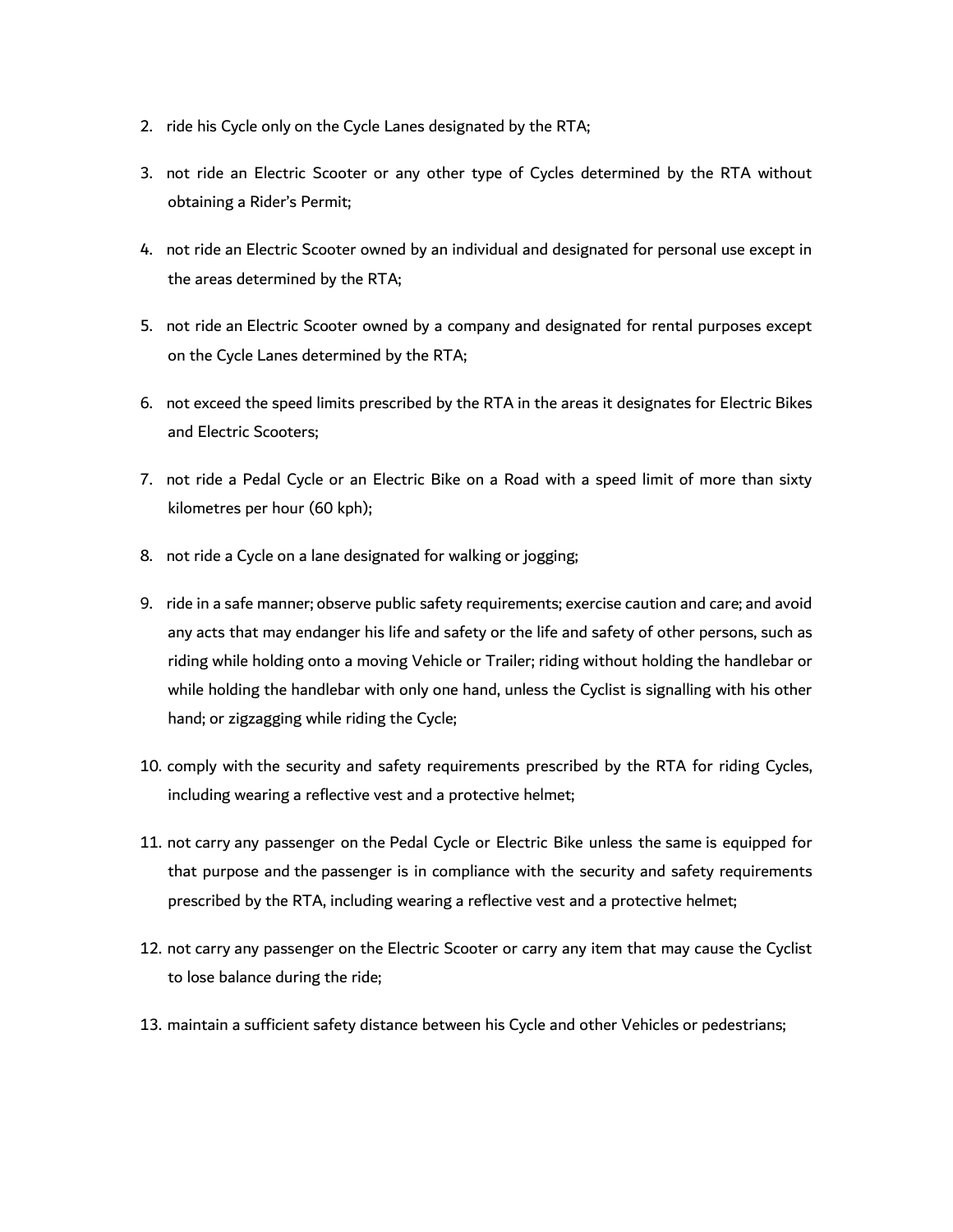- 14. park his Cycle only in the parking places designated for Cycles, if available; and not leave the Cycle in a manner that obstructs the traffic of Vehicles or pedestrians or hinders the use of public car parks;
- 15. comply with the instructions stated in the information signs installed on Roads and Cycle Lanes;
- 16. dismount and wheel the Cycle while using pedestrian crossings;
- 17. report any accident which is caused or sustained by him and which results in any injury or material damage by contacting the DP, the ambulance service, or the RTA on their dedicated telephone numbers. However, the Cyclist will be released from this obligation if he is proved unable to perform it;
- 18. always ride the Pedal Cycle or Electric Bike on the right-hand side of the Road; and ensure that the Road is clear, and signal with his hand, before changing lanes;
- 19. ride the Cycle with, and not against, traffic and only on Cycle Lanes;
- 20. ensure that the speed gear, brakes, and tyres of the Cycle are in a good working condition;
- 21. use the steady or flashing light of the Cycle in accordance with the relevant rules prescribed by the RTA;
- 22. wear cycling clothes and shoes;
- 23. not allow the towing of his Cycle by any Vehicle, and not use the Cycle for towing;
- 24. not add any major parts or make any substantial changes to his Cycle; and
- 25. perform any other obligations determined pursuant to the relevant resolutions of the Director General.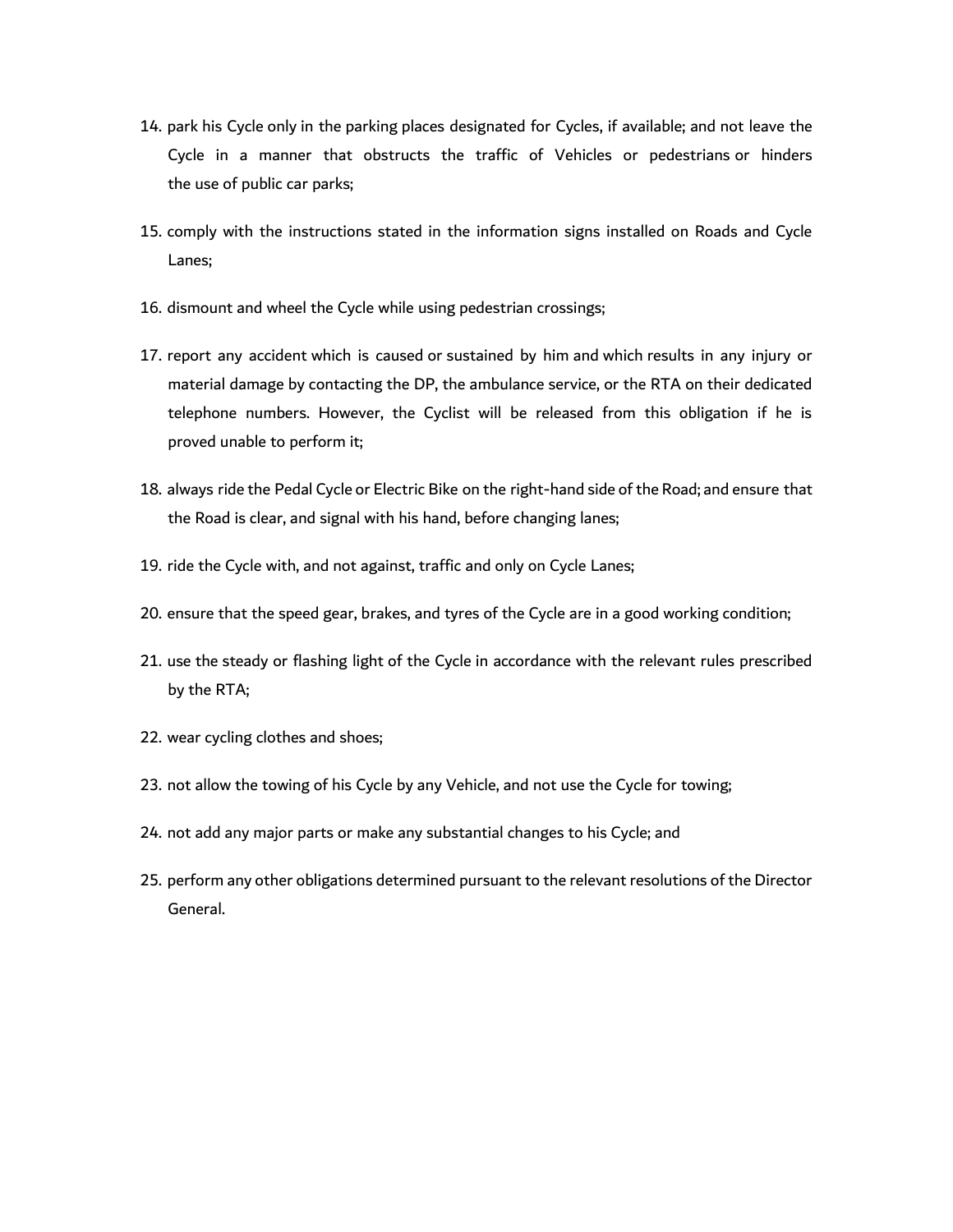### **Group Training**

## **Article (7)**

Undertaking Group Training is subject to obtaining the approval of the RTA. This approval will be obtained in accordance with the following procedures and requirements:

- 1. The entity supervising the training must submit an application for a Group Training approval using the right of way services permit system adopted by the RTA.
- 2. The applicant for approval must:
	- a. provide the details of the entity or person supervising the Group Training, including a copy of the valid commercial licence in case of legal persons;
	- b. specify the number of trainee Cyclists. This number must not exceed twenty (20) Cyclists;
	- c. state the date and time of the training;
	- d. describe the route or planned course, which indicates the Roads on which the training will take place;
	- e. undertake to provide a number of front and back Escort Vehicles to escort the Cyclists as per the rules prescribed by the RTA, and ensure that these Vehicles are equipped with the following:
		- 1. a speaker and a microphone;
		- 2. a surveillance camera to record the training;
		- 3. Variable Message Signs; and
		- 4. a luminescent warning sign for riders of Pedal Cycles and Electric Bikes.
- 3. The applicant for approval must undertake to provide a Vehicle equipped with a first aid kit and manned with an emergency medical technician or a paramedic who is licensed or accredited by the competent entities in the Emirate.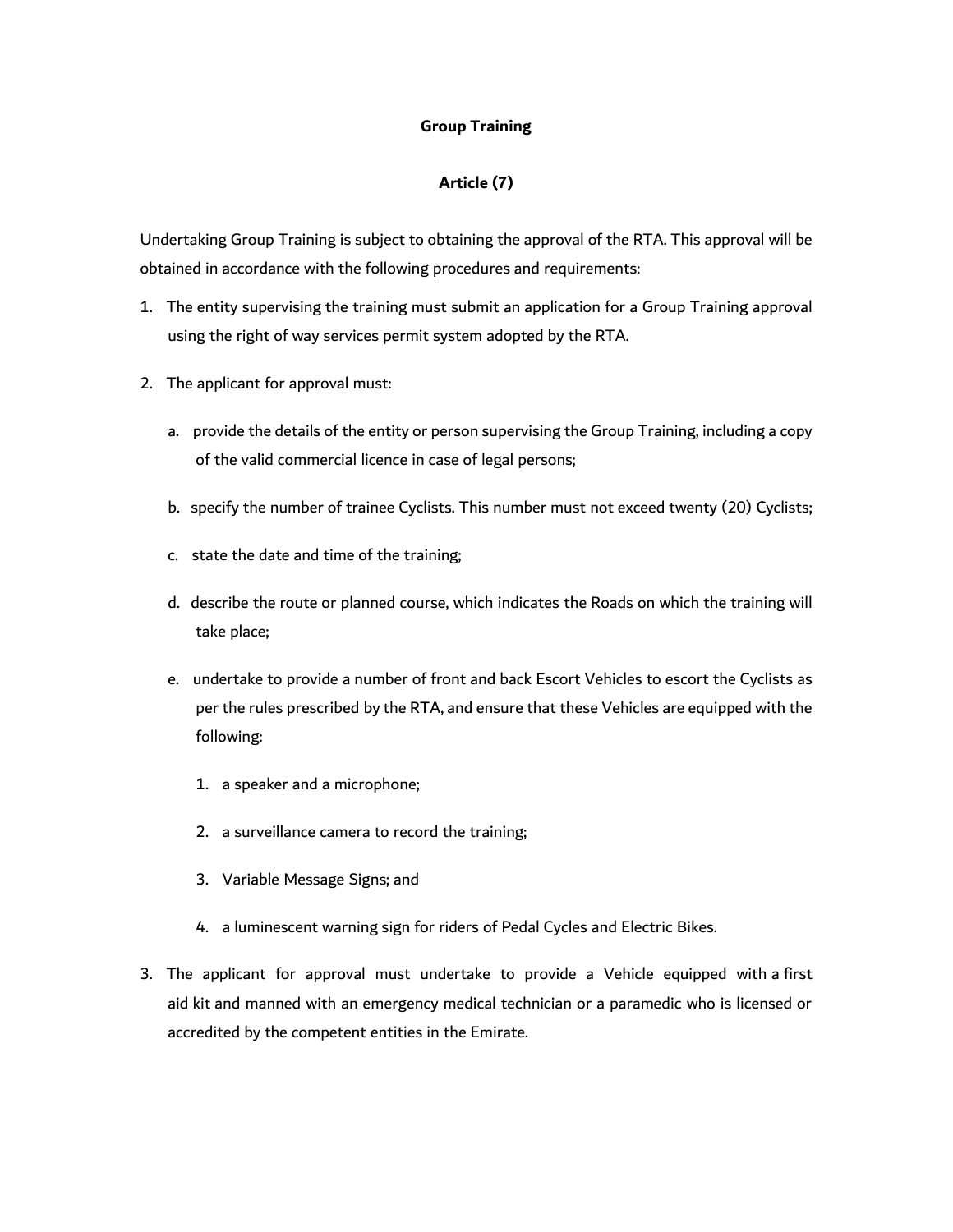- 4. The applicant for approval must undertake to ensure that a distance of no more than fifty (50) metres is always maintained between the first and last trainee Cyclists, that Cyclists travel at close speeds, and that the Cycles do not deviate from the route or planned course determined for them.
- 5. Evidence of the approval of the Group Training by the UAE Cycling Federation, the Dubai Sports Council, and the DP must be submitted.
- 6. Any other requirements or procedures determined pursuant to the relevant resolutions of the Director General must be satisfied.

### **Obligations of Entities Supervising Group Training**

## **Article (8)**

An entity supervising a Group Training must:

- 1. meet the conditions stipulated in the approval issued to it by the RTA;
- 2. notify the RTA, the DP, the Dubai Sports Council, the UAE Cycling Federation, and the Dubai Corporation for Ambulance Services of all the details related to Escort Vehicles;
- 3. provide the drivers of Escort Vehicles with the driving training prescribed by the RTA, in coordination with the UAE Cycling Federation;
- 4. ensure that a distance of no less than fifteen (15) metres is maintained between Escort Vehicles and Cyclists where they are riding Pedal Cycles at a low speed not exceeding thirty kilometres per hour (30 kph), and that a safe stopping distance is always maintained;
- 5. record the Group Training through a surveillance camera mounted on the rear side of the Escort Vehicle; and
- 6. perform any other obligations determined pursuant to the relevant resolutions of the Director General.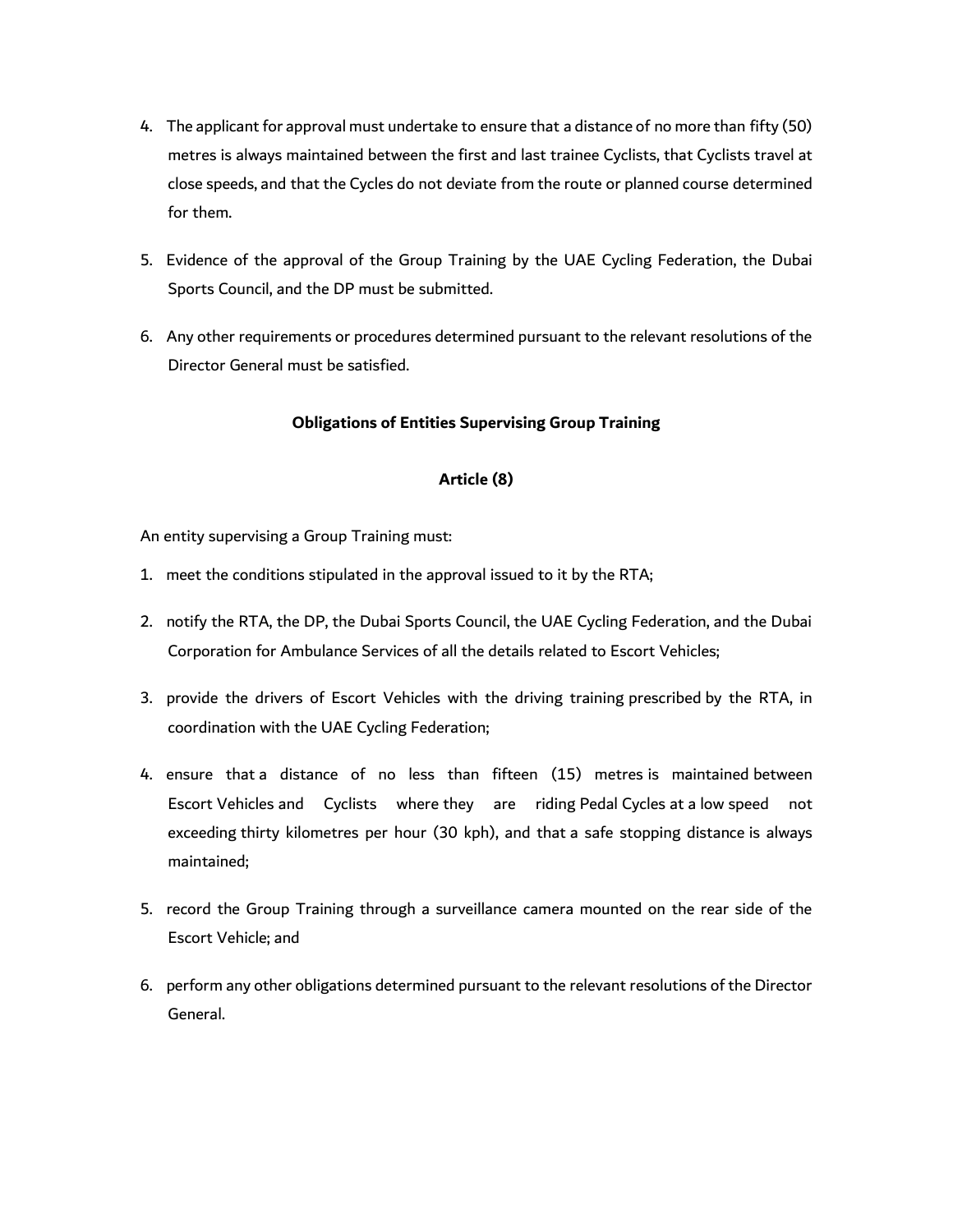### **Prohibitions**

## **Article (9)**

For the purposes of this Resolution, the following acts are prohibited:

- 1. failure to comply with the conditions, requirements, and rules stipulated in this Resolution and the resolutions issued in pursuance hereof when riding a Cycle;
- 2. riding a Pedal Cycle by a person who is under the age of twelve (12) years without being accompanied by a Cyclist aged at least eighteen (18) years;
- 3. riding an Electric Bike, an Electric Scooter, or any other type of Cycles determined by the RTA by a person who is under the age of sixteen (16) years;
- 4. riding an Electric Scooter without obtaining a Rider's Permit;
- 5. failure to obtain the prior approval of the RTA prior to undertaking a Group Training;
- 6. undertaking Independent Training; and
- 7. obstructing traffic on a Cycle Lane in any manner whatsoever.

### **Penalties and Administrative Measures**

#### **Article (10)**

- a. Without prejudice to any stricter penalty stipulated in any other resolution, a person who commits any of the violations set forth in the Schedule attached to this Resolution will be punished by the fine indicated opposite that violation.
- b. In addition to the penalty of a fine prescribed in paragraph (a) of this Article, the RTA may, in cases where the committed violation poses a threat to the safety of Cyclists, Vehicles, or pedestrians, take any of the following measures:
	- 1. impounding the Cycle for thirty (30) days upon repetition of the same violation within one (1) year from the date of the previous violation. In that case, the provisions applicable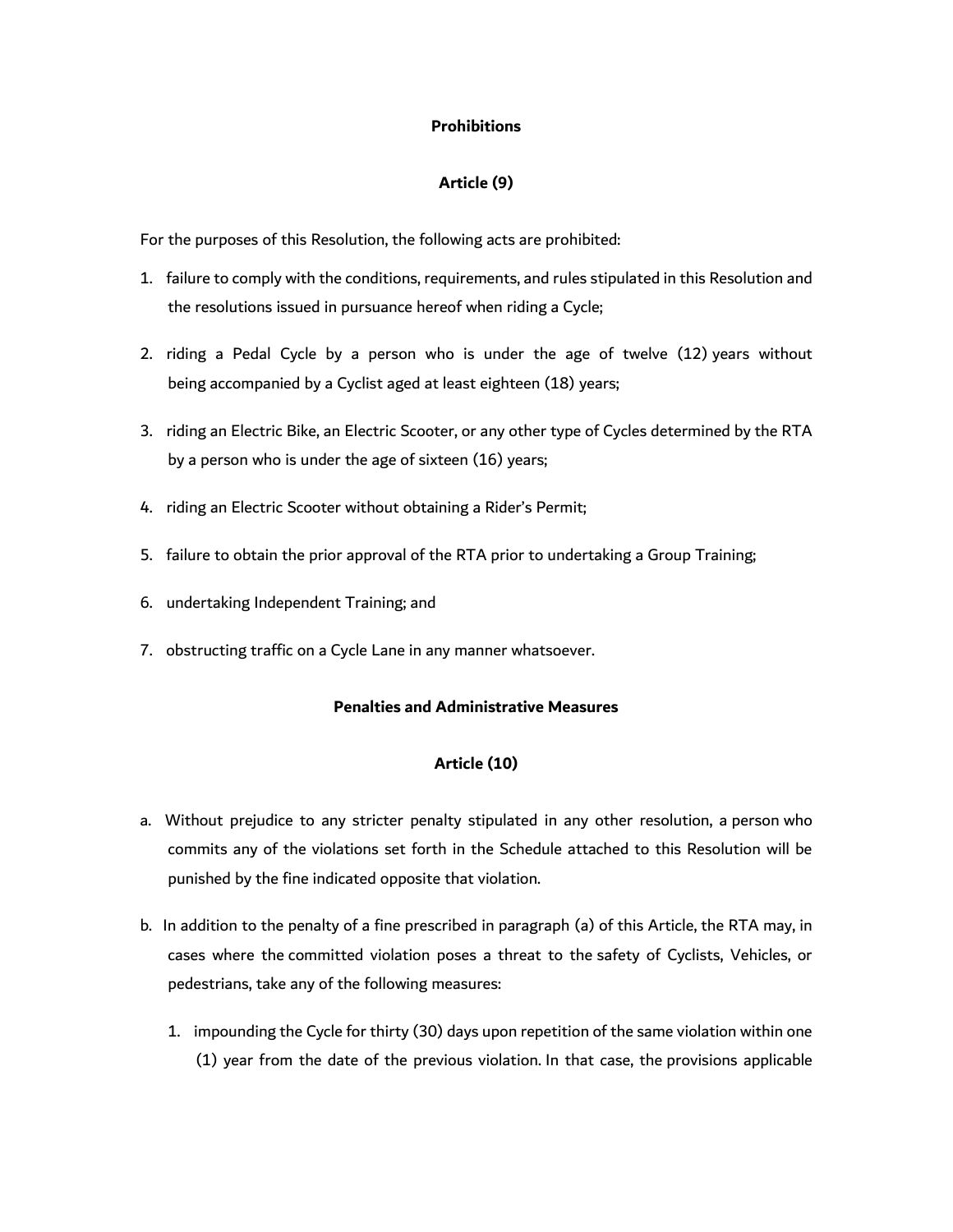to the impoundment of Vehicles in the legislation in force in the Emirate will apply to the impoundment of Cycles; and/ or

- 2. banning the riding of the Cycle for the period prescribed by the RTA.
- c. Where a person whose age is below eighteen (18) years commits any of the violations set forth in the Schedule attached to this Resolution, his custodian or care-giver must pay the fine prescribed for the committed violation. Where the fine is not paid for any reason whatsoever, the Cycle will be impounded, and the provisions applicable to impoundment of Vehicles in the legislation in force in the Emirate will apply to this impoundment.

#### **Law Enforcement Entity**

#### **Article (11)**

- a. The DP is the entity responsible for recording the acts committed in breach of the provisions of this Resolution and the resolutions issued in pursuance hereof.
- b. In coordination with the DP, the RTA may, through its employees who are granted the law enforcement capacity pursuant to a resolution of the Director General, record the acts committed in breach of the provisions of this Resolution and the resolutions issued in pursuance hereof. In this capacity, they may issue the necessary violation reports; and, where necessary, seek the assistance of the DP personnel.

#### **Grievances**

#### **Article (12)**

Any affected party may submit a written grievance to the Director General against any decision, procedure, or measure taken against him under this Resolution, within thirty (30) days from the date of being notified of the contested decision, procedure, or measure. The grievance will be determined, within thirty (30) days from the date of its submission, by a committee formed by the Director General for this purpose, and the decision issued by the committee in respect of the grievances will be final.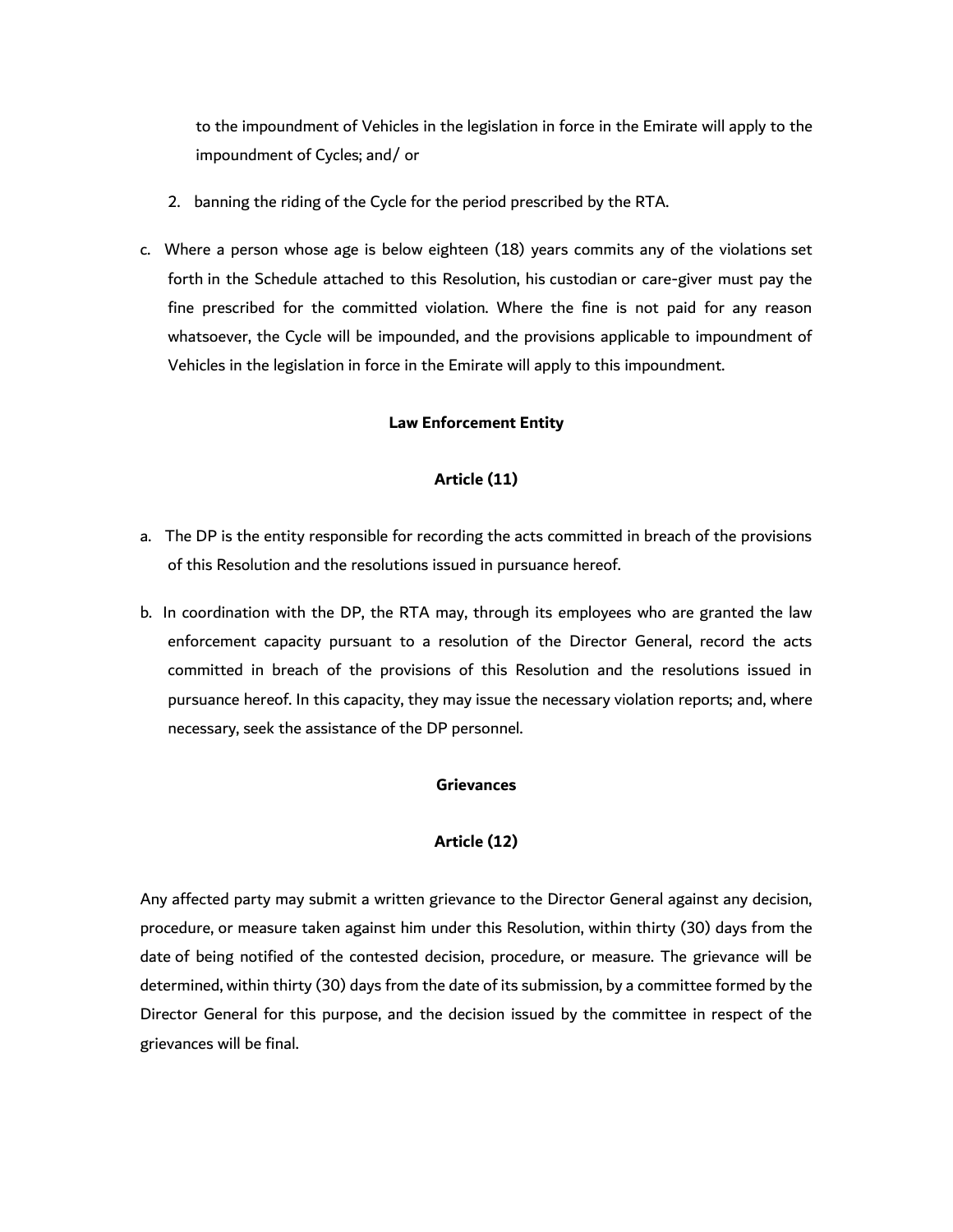#### **Payment of Fines**

## **Article (13)**

The fines collected pursuant to this Resolution will be paid to the Public Treasury of the Government of Dubai.

## **Issuing Implementing Resolutions**

## **Article (14)**

The Director General will issue the resolutions required for the implementation of this Resolution. These resolutions will be published in the Official Gazette.

#### **Repeals**

## **Article (15)**

- a. The above-mentioned Executive Council Resolution No. (10) of 2015 is hereby repealed. Any provision in any other resolution will also be repealed to the extent that it contradicts the provisions of this Resolution.
- b. The above-mentioned Administrative Resolution No. (468) of 2019 will continue in force, to the extent that it does not contradict this Resolution, until a new superseding administrative resolution is issued.

## **Publication and Commencement**

## **Article (16)**

This Resolution will be published in the Official Gazette and will come into force on the day on which it is published.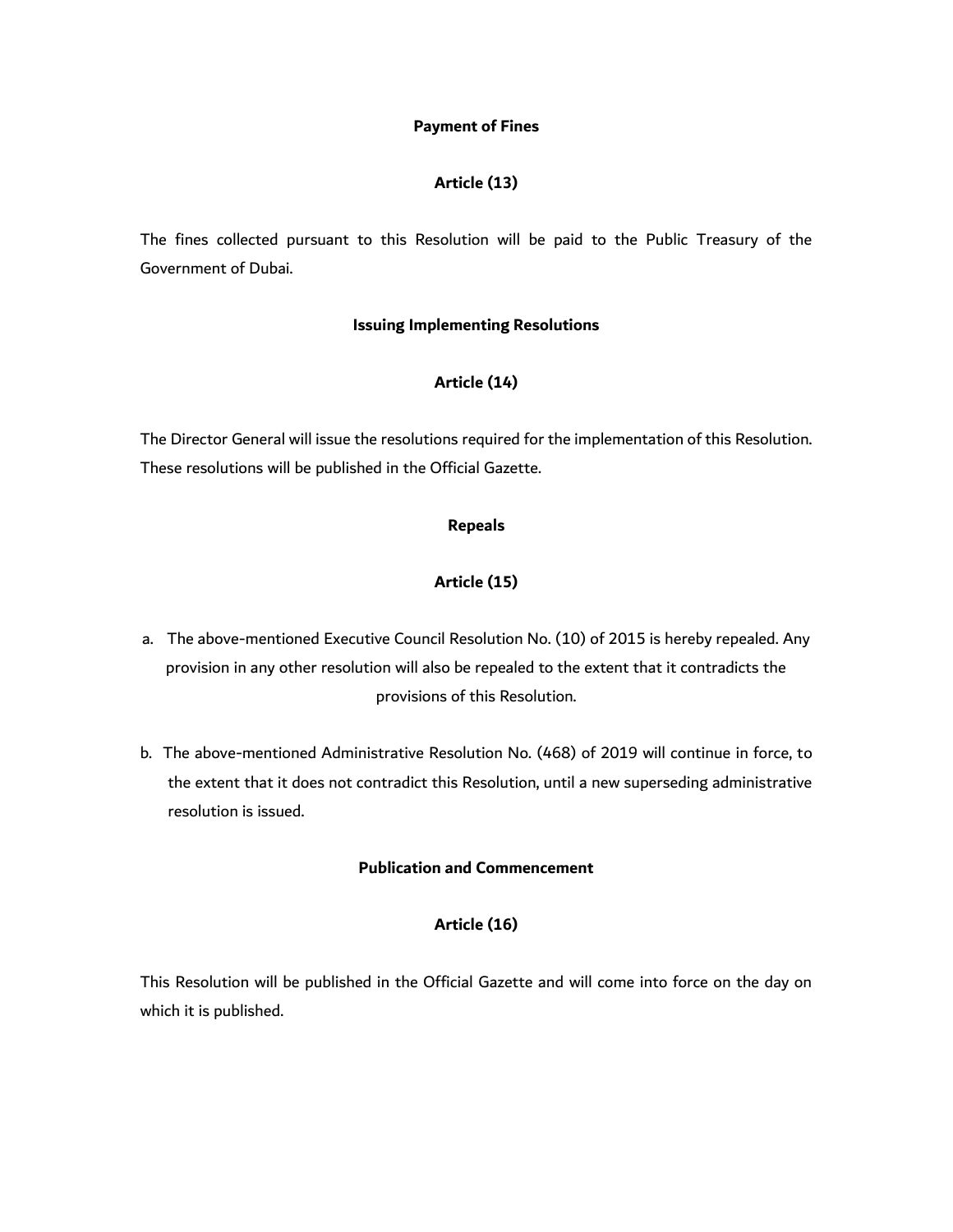## **Hamdan bin Mohammed bin Rashid Al Maktoum**

**Crown Prince of Dubai**

**Chairman of the Executive Council**

Issued in Dubai on 14 March 2022

Corresponding to 11 Shaban 1443 A.H.

## **Schedule**

# **Violations and Fines Related to Using Cycles**

| <b>SN</b>      | <b>Violation</b>                                                                                                          | Fine (in<br>dirhams) |
|----------------|---------------------------------------------------------------------------------------------------------------------------|----------------------|
| $\mathbf{1}$   | Failure by a Cyclist to comply with the obligation to ride his Cycle<br>only in the Cycle Lanes determined by the RTA     | 200.00               |
| $\overline{2}$ | Riding a Pedal Cycle or an Electric Bike on a Road with a speed<br>limit of more than sixty kilometres per hour (60 kph)  | 300.00               |
| 3              | Riding a Cycle in a manner that endangers the life and safety of<br>the Cyclist or other persons                          | 300.00               |
| 4              | Riding or leaving a Cycle on a lane designated for walking or<br>jogging                                                  | 200.00               |
| 5              | Using an Electric Scooter, or any other type of Cycles<br>determined by the RTA, without first obtaining a Rider's Permit | 200.00               |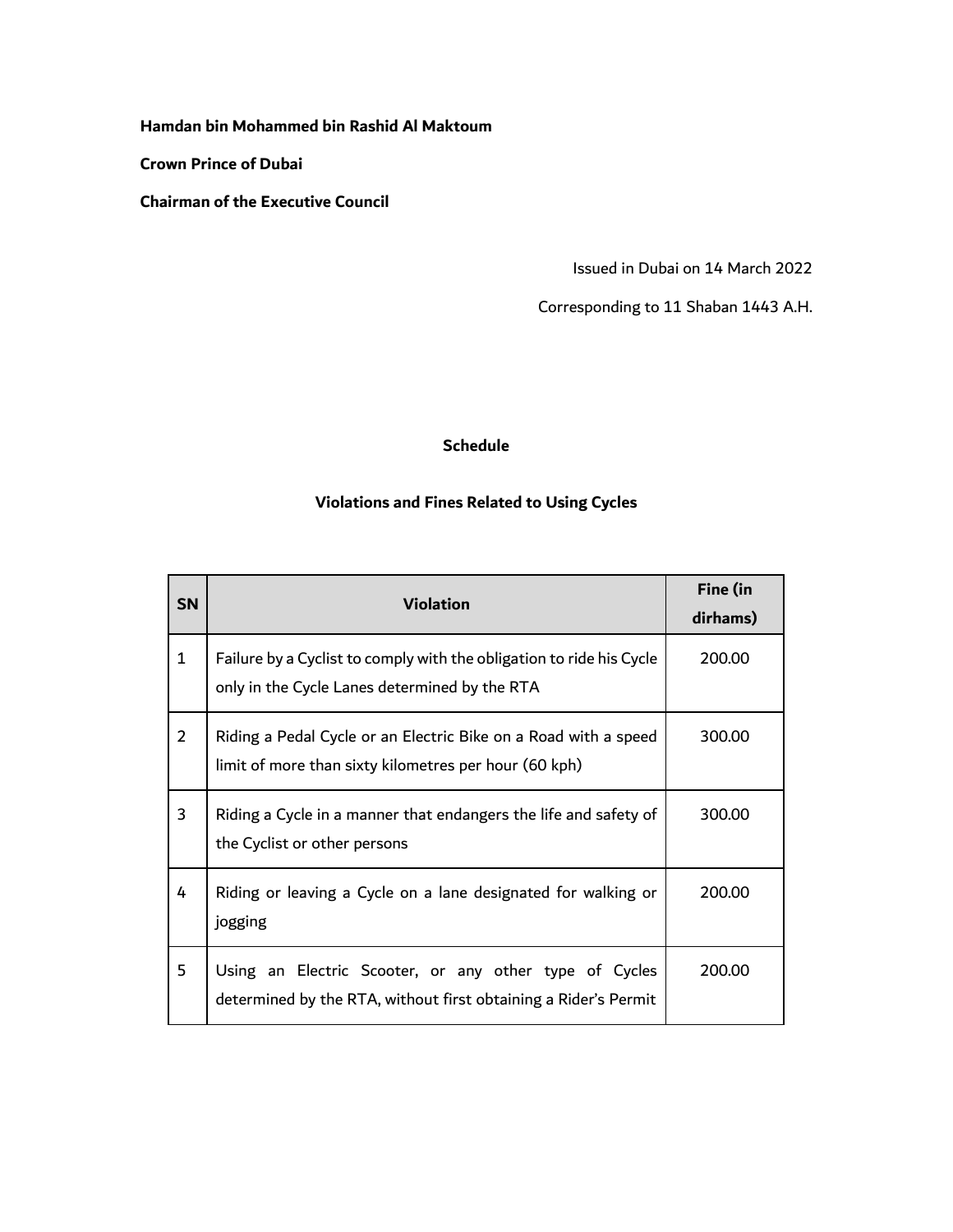| 6              | Carrying a passenger on a Pedal Cycle or an Electric Bike that is<br>not fitted with the required equipment, or failure by a Cyclist or<br>passenger to wear the required vest and helmet                                          | 200.00 |
|----------------|------------------------------------------------------------------------------------------------------------------------------------------------------------------------------------------------------------------------------------|--------|
| $\overline{7}$ | Failure to comply with the speed limits prescribed by the RTA<br>for Cycle Lanes                                                                                                                                                   | 100.00 |
| 8              | Carrying a passenger on an Electric Scooter                                                                                                                                                                                        | 300.00 |
| 9              | Failure by a Cyclist to meet the security and safety requirements<br>prescribed in this Resolution and the resolutions issued in<br>pursuance hereof                                                                               | 200.00 |
| 10             | Riding a Cycle which does not meet the technical requirements<br>stipulated in this Resolution and the resolutions issued in<br>pursuance hereof                                                                                   | 300.00 |
| 11             | Parking a Cycle at other than the parking places designated for<br>this purpose, or parking a Cycle in a manner that obstructs the<br>traffic of Vehicles or pedestrians or in a manner that constitutes<br>a hazard to Road users | 200.00 |
| 12             | Failure to comply with the instructions displayed on the<br>information signs on Roads and Cycle Lanes                                                                                                                             | 200.00 |
| 13             | Riding a Pedal Cycle by a person who is under the age of twelve<br>(12) years without being accompanied by a Cyclist who is aged<br>at least eighteen (18) years                                                                   | 200.00 |
| 14             | Failure to dismount the Cycle when on a pedestrian crossing                                                                                                                                                                        | 200.00 |
| 15             | Failure by a Cyclist to report to the RTA, the DP, or the<br>ambulance service any accident caused or sustained by him<br>which results in any injury or material damage                                                           | 300.00 |